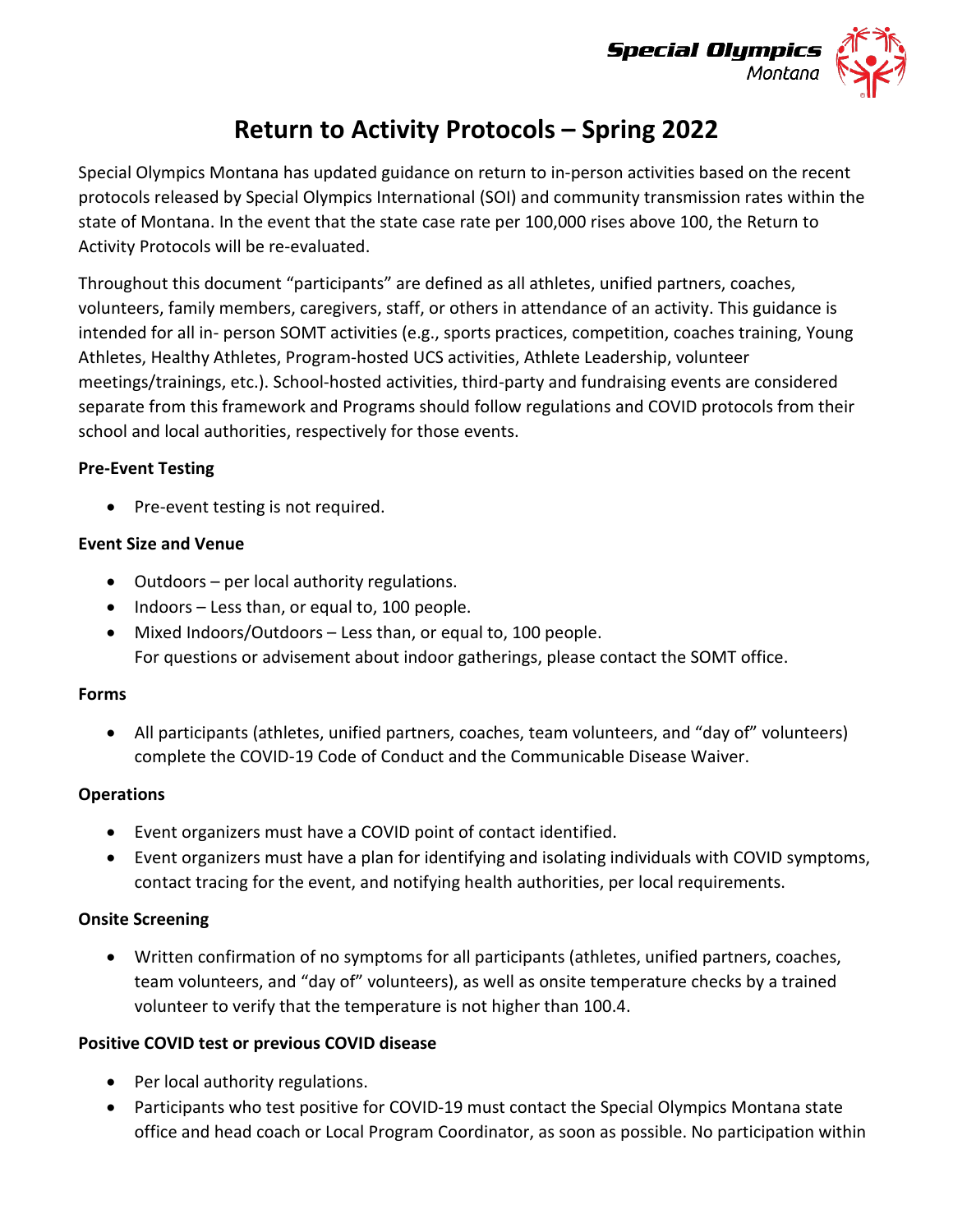10 days of a COVID-19 positive test and 7 days of any symptoms. Athletes and unified partners must provide written medical clearance from their health care provider or submit a whole new medical before returning to activities.

## **Masking**

- Outdoor Events Masks are recommended for outdoor events when unable to physically distance.
- Indoor Events Masks are required for all participants (athletes, unified partners, coaches, team volunteers, and "day of" volunteers).
- Mixed Indoor/Outdoor Events Please contact the SOMT office for advisement.

# **Transportation**

- Private transportation encouraged as much as possible.
- Masking required for all on any transportation organized by Special Olympics.

# **Travel**

- Not permitted outside of Montana.
- Teams are encouraged to follow the pre-screening procedures for all participants, before boarding transportation organized by Special Olympics, if possible.
	- o Temperature checks and completion of COVID-19 tracking forms prior to boarding the bus.
	- o Hand sanitizing prior to boarding the bus.
	- o Facemasks must be worn at all times.
	- $\circ$  No food or beverages are allowed to be consumed while on the bus, to reduce time without masks on while in transit.

## **Accommodations**

• Overnight events are not permitted.

## **Multi-Day Events**

• Multi-day events, with overnight stays, are not permitted.

## **Sanitization**

• Sanitization protocol for all communal shared areas and frequently touched surfaces, plus shared equipment between uses.

# **Spectators**

- Permitted, but a designated spectator seating area must be provided. Spectators must be separated from athletes and are not allowed in the athlete competition area.
- Signage with Covid precautions should be posted in designated spectator areas.